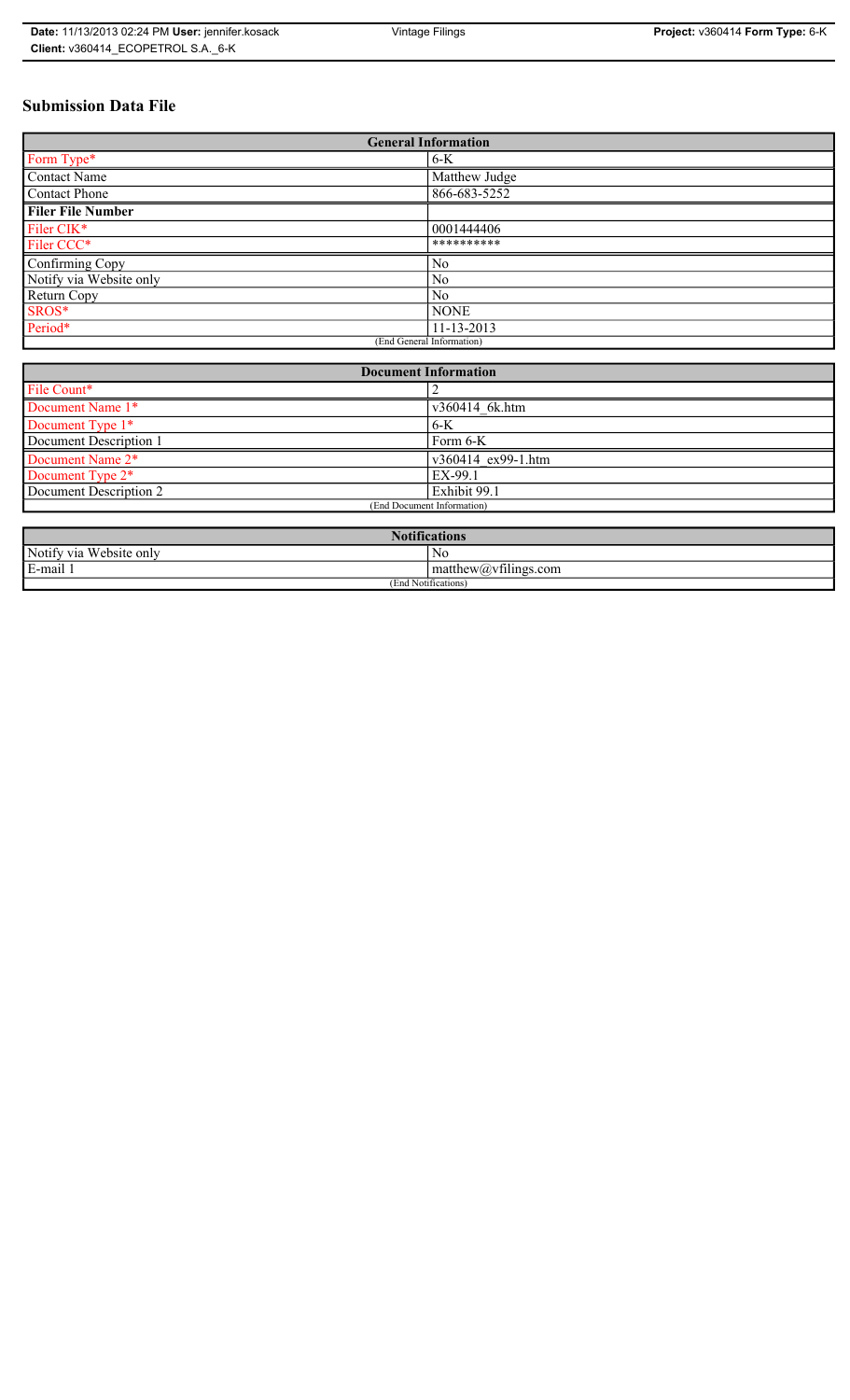## **SECURITIES AND EXCHANGE COMMISSION Washington, D.C. 20549**

### **FORM 6-K REPORT OF FOREIGN PRIVATE ISSUER PURSUANT TO RULE 13a-16 OR 15d-16 OF THE SECURITIES EXCHANGE ACT OF 1934**

November, 2013

Commission File Number: 333-153452

**ECOPETROL S.A.**

*(Exact name of registrant as specified in its Charter)*

Carrera 7 No. 37 – 69 BOGOTA – COLOMBIA *(Address of registrant's principal executive offices)*

Indicate by check mark whether the registrant files or will file annual reports under cover Form 20-F or Form 40-F.

Form 20-F  $\boxtimes$  Form 40-F  $\Box$ 

Indicate by check mark if the registrant is submitting the Form 6-K in paper as permitted by Regulation S-T Rule 101(b)(1):

 $Yes$   $\Box$  No  $X$ 

Indicate by check mark if the registrant is submitting the Form 6-K in paper as permitted by Regulation S-T Rule 101(b)(7):

 $Yes$   $\Box$  No  $X$ 

Indicate by check mark whether by furnishing the information contained in this Form, the registrant is also thereby furnishing the information to the Commission pursuant to Rule 12g3-2(b) under the Securities Exchange Act of 1934.

 $Yes$   $\Box$  No  $X$ 

If "Yes" is marked, indicate below the file number assigned to the registrant in connection with Rule 12g3-2(b): 82- N/A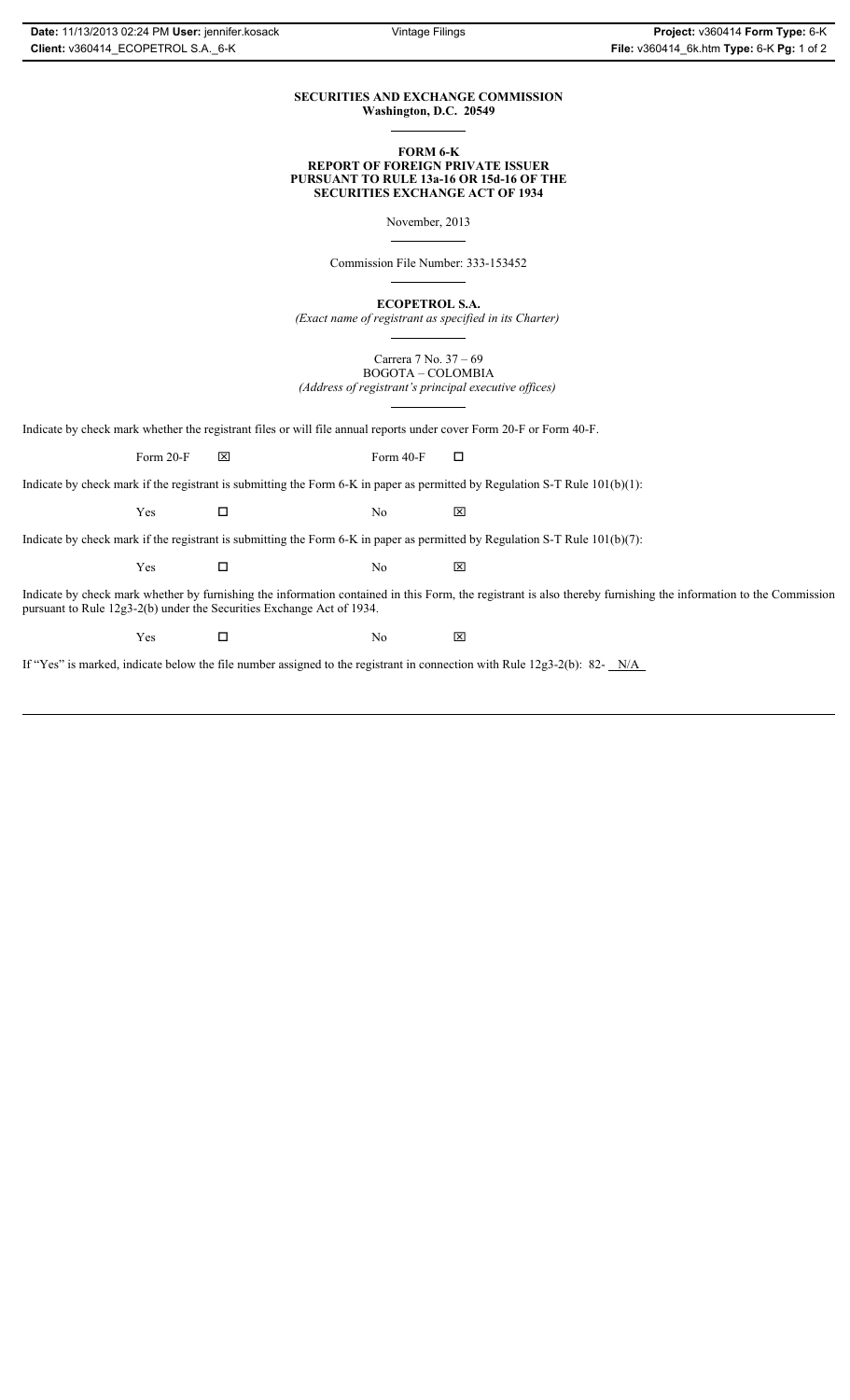## **SIGNATURE**

Pursuant to the requirements of the Securities Exchange Act of 1934, the Registrant has duly caused this report to be signed on its behalf by the undersigned, thereto duly authorized.

Date: November 13, 2013

Ecopetrol S.A.

By: /s/ Adriana M. Echeverri Name: Adriana M. Echeverri Title: Authorized Signatory